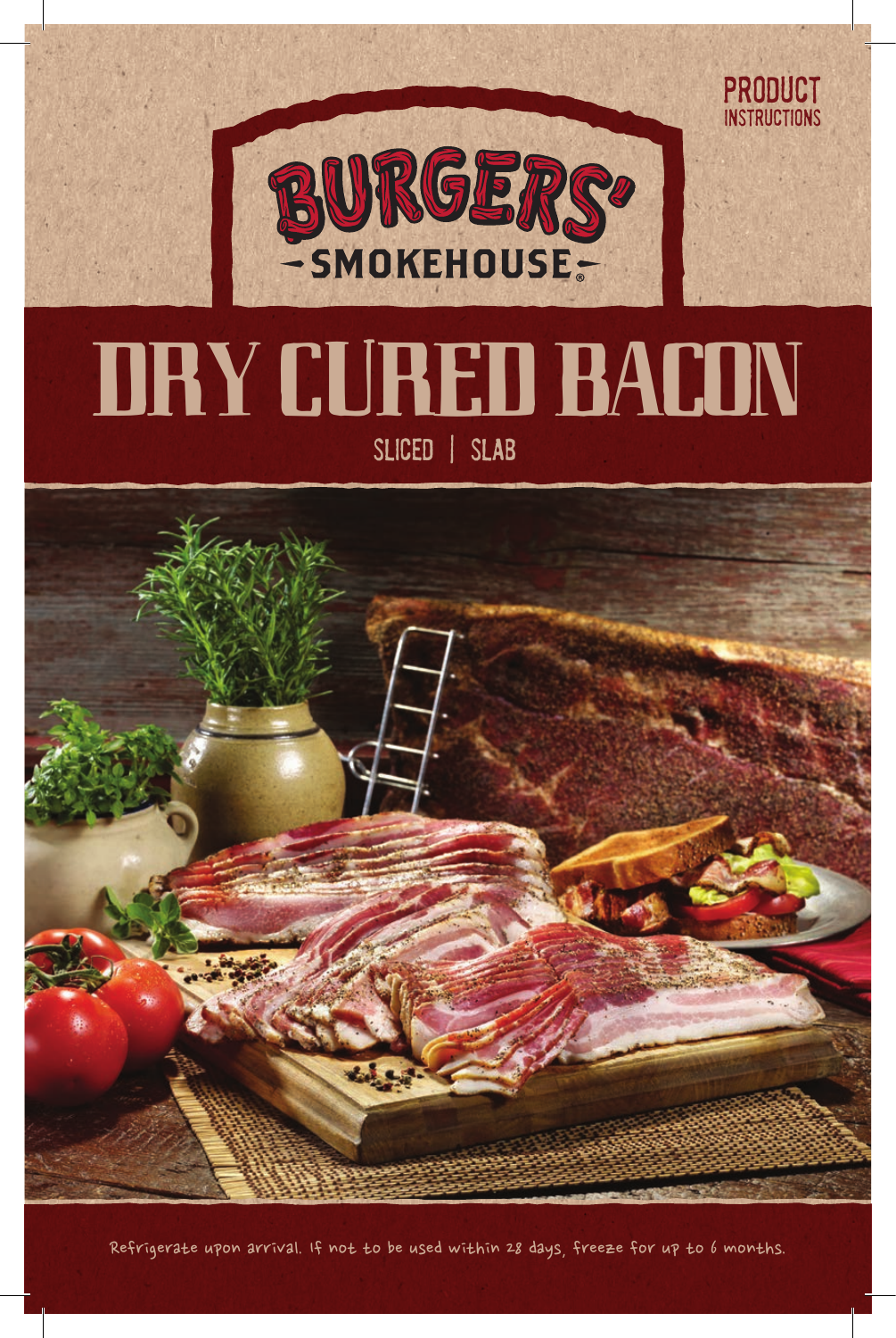### Dry Cured bacon

### SIMPLE TRADITIONS...

Burgers' Smokehouse has a rich tradition for producing the finest artisanal bacon in the nation. We offer a wide variety of country and city bacons. We have Original, Peppered, Maple, Applewood, Cajun, whole or half slabs, and bacon steaks. Watch our instructional videos on our website or go to YouTube.

### HOw to Cook Cured Bacon

#### To pan fry:

Arrange slices in cold skillet. Cook slowly over low heat. Turn bacon while frying until crisp and golden brown. Remove slices and drain onto a paper towel.

#### To Microwave:

Place bacon strips between paper towels. Cook 4 slices on high setting for 3 minutes. Then cook at 30 seconds intervals until desired crispness. Microwave temperatures and personal preferences vary.

#### To Broil:

Place strips of bacon on rack in preheated broiler, three to five inches from heat. Turn slices once. Broil to desired crispness.

#### To Grill Bacon Steak:

Heat gas or light charcoal grill. Bacon cooks best using indirect heat to reduce charring. Use spray bottle with water to reduce flare-ups. Place bacon perpendicular to cooking grates. Do not leave bacon unattended. Turn frequently and cook to desired crispness. Cooking time is approximately 20 minutes, but varies greatly due to heat variances. Drain on paper towels.

#### To Oven Bake Bacon Steak:

Preheat oven to 375° F. Place bacon in single layer in a shallow pan (foil line for easy clean up). Place on middle rack and cook for approximately 10-15 minutes until desired crispness. Drain on paper towels.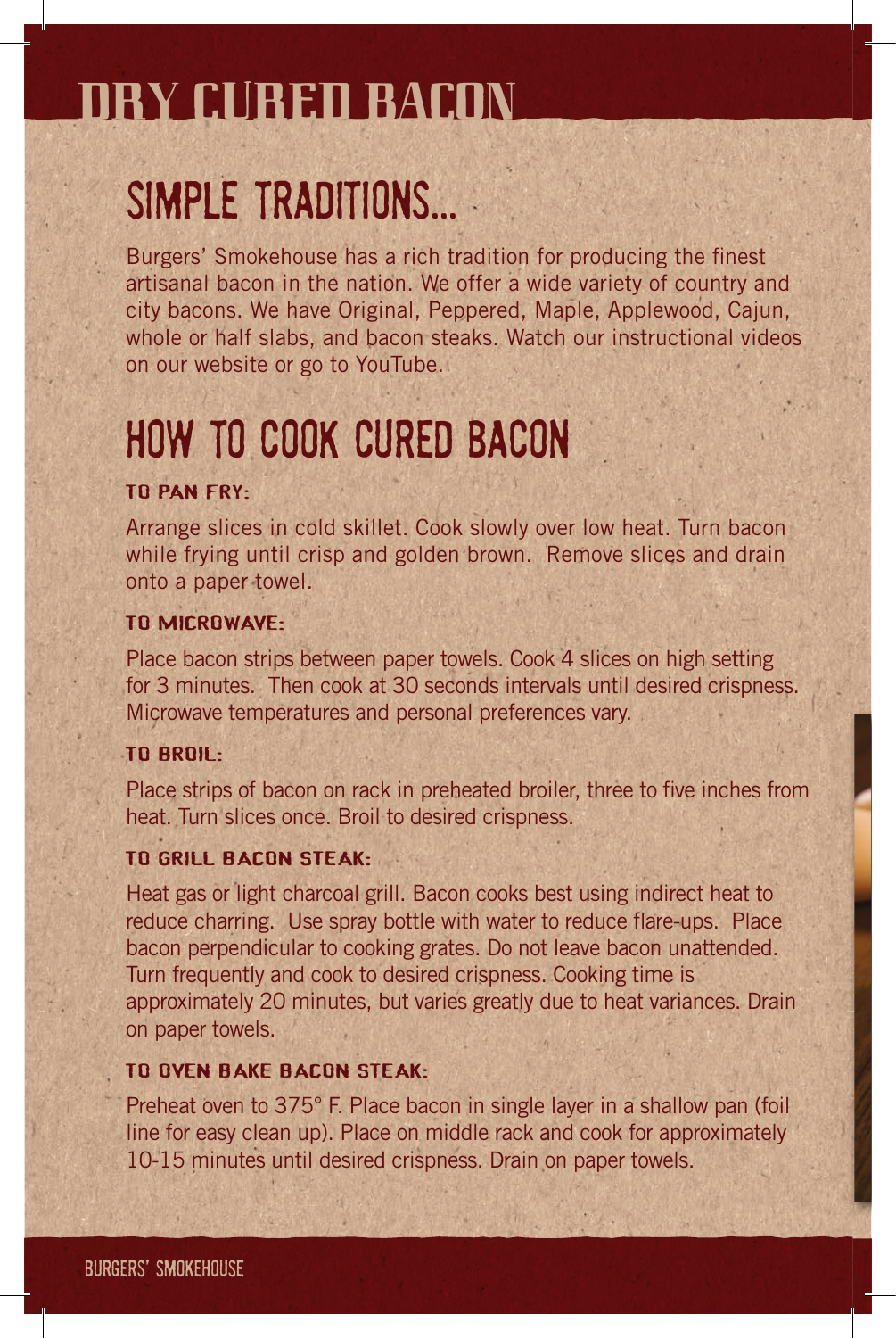### Ways to Serve our Bacon

- Gives added flavor to a properly aged filet mignon when wrapped around the steak before broiling.
- **Excellent for seasoning in green beans, navy beans, sauerkraut,** etc.
- Adds hickory smoked flavor to a crock of baked beans when bacon has been cooked in the beans.
- Place one half slice of partially fried bacon and a piece of cheese in center of refrigerated biscuit or dinner roll and bake in oven for a tasty treat.
- Take a good quality all meat wiener, split it open, place a piece of cheese in the wiener, and wrap a strip of our bacon tightly around the wiener and broil.
- Puts an old fashioned country cured hickory smoked flavor into that popular summer treat, the bacon, lettuce and tomato sandwich—BLT.